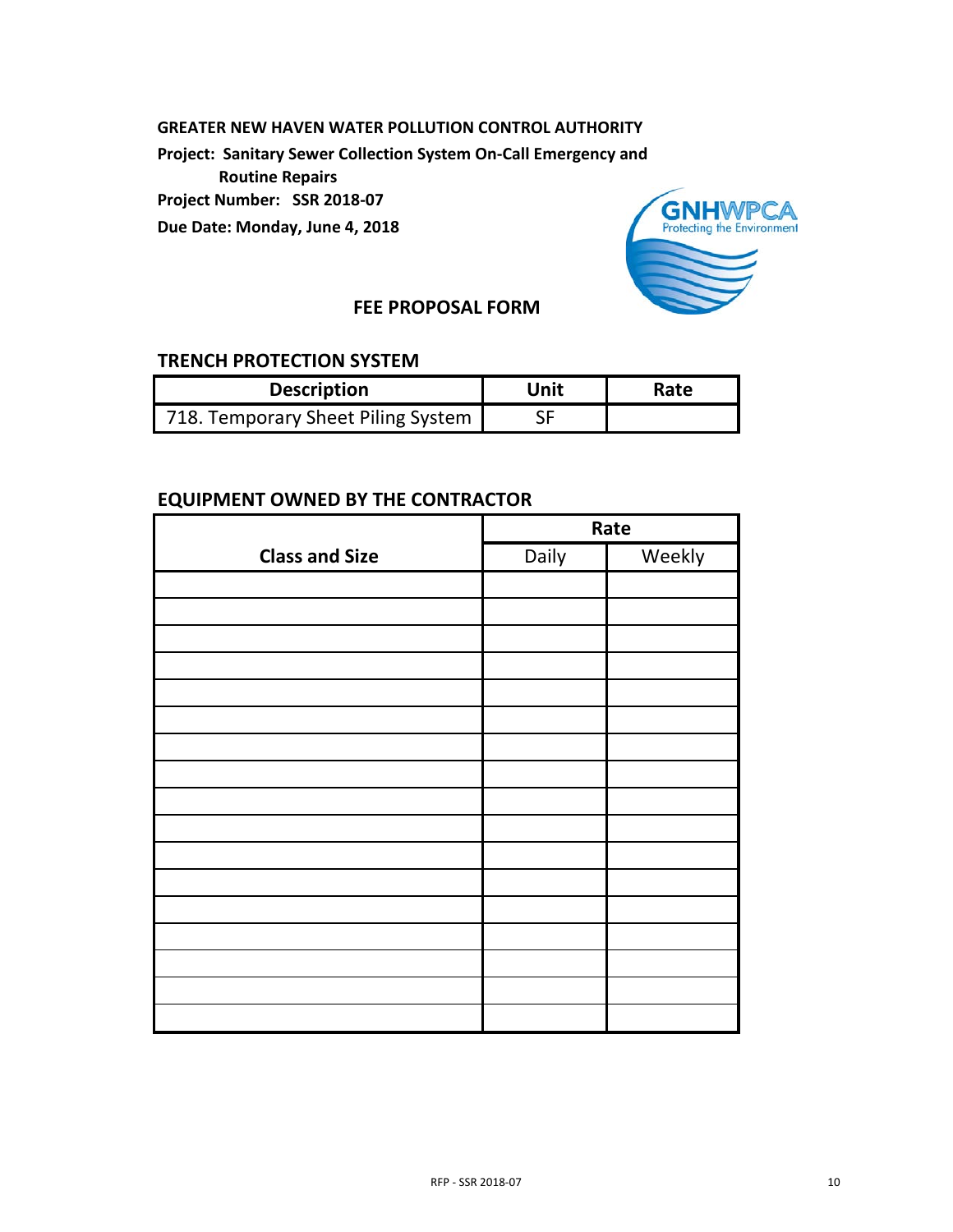## **GREATER NEW HAVEN WATER POLLUTION CONTROL AUTHORITY**

**Project: Sanitary Sewer Collection System On-Call Emergency and** 

 **Routine Repairs**

**Project Number: SSR 2018-07**

**Due Date: Monday, June 4, 2018**



## **FEE PROPOSAL FORM**

## **EQUIPMENT (Cont.)**

|                       | Rate  |              |  |
|-----------------------|-------|--------------|--|
| <b>Class and Size</b> | Daily | <b>Rekly</b> |  |
|                       |       |              |  |
|                       |       |              |  |
|                       |       |              |  |
|                       |       |              |  |
|                       |       |              |  |
|                       |       |              |  |
|                       |       |              |  |
| $\mathbf{z}$          |       |              |  |
| June 1                |       |              |  |
|                       |       |              |  |
|                       |       |              |  |
|                       |       |              |  |
|                       |       |              |  |
|                       |       |              |  |
|                       |       |              |  |
|                       |       |              |  |
|                       |       |              |  |
|                       |       |              |  |
|                       |       |              |  |
|                       |       |              |  |
|                       |       |              |  |
|                       |       |              |  |
|                       |       |              |  |
|                       |       |              |  |
|                       |       |              |  |
|                       |       |              |  |
|                       |       |              |  |
|                       |       |              |  |
| RFP - SSR 2018-07     |       |              |  |